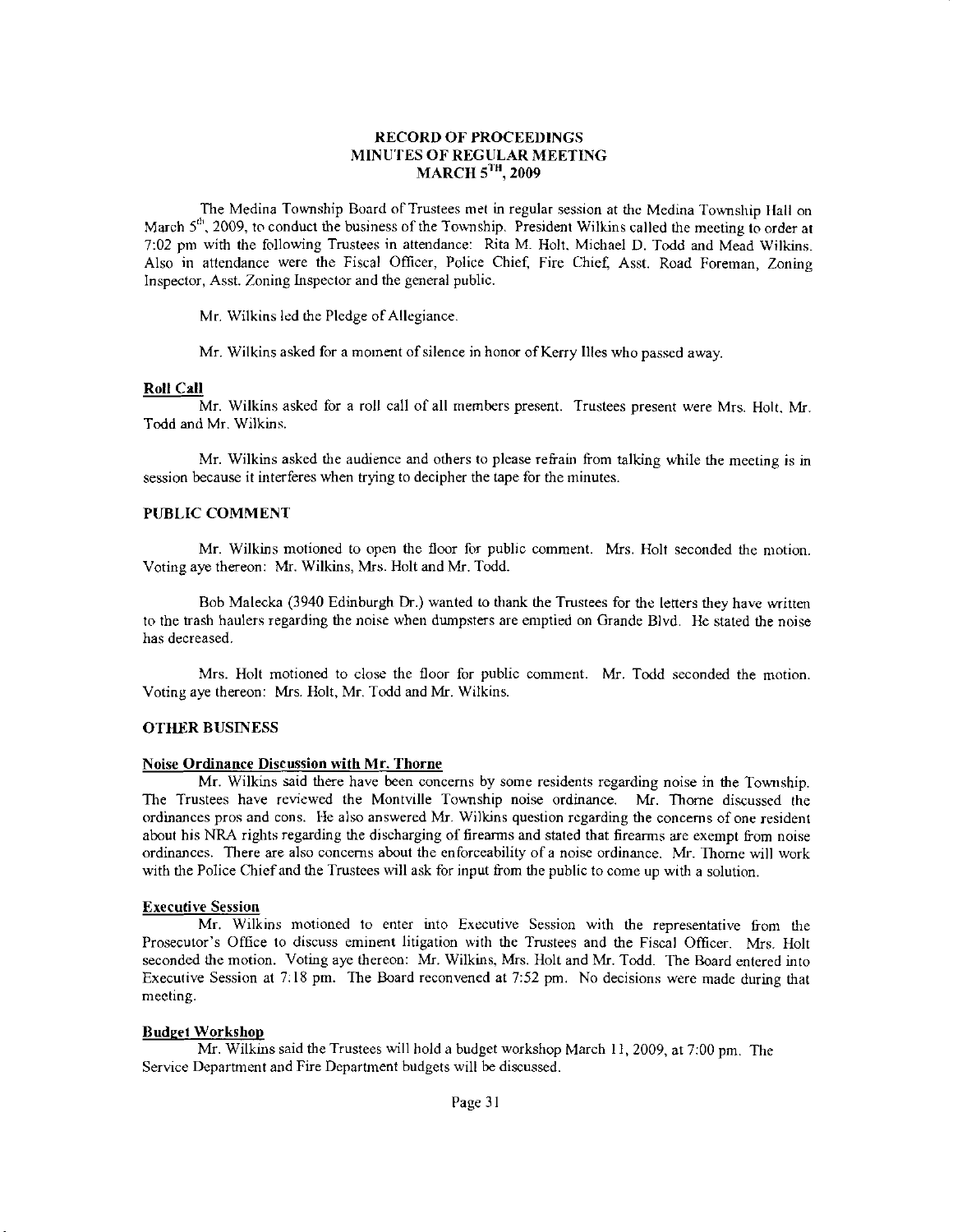#### TM3/5/09

# OTHER BUSTNESS CON'T

#### Interview of Walt Dubyk and Michelle Kirda

The Trustees interviewed Walt Dubyk and Michelle Kirda for possible positions on one of the Zoning Boards.

# ADproval of Accounts Payable

Mr. Wilkins motioned to approve accounts payable checks #19505 to #19555 totaling \$102,104.26. Mr. Todd seconded the motion. Voting aye thereon: Mr. Wilkins, Mr. Todd and Mrs. Holt.

#### Approval of Pavroll

Mr. Wilkins motioned to approve payroll checks #12822 to #12878 totaling \$40,028.24 with \$4,189.60 in deductions. Mr. Todd seconded the motion. Voting aye thereon: Mr. Wilkins. Mr. Todd and Mrs. Holt.

#### Approval of N{inutes

Mr. Wilkins motioned to approve the February 19, 2009, Budget Workshop/Regular meeting minutes. Mrs. Holt seconded the motion. Voting aye thereon: Mr. Wilkins, Mrs. Holt and Mr. Todd.

## DEPARTMENT REPORTS

#### Zoning Department

The Zoning Inspector reported that for the month of February 2009, 7 permits were issued as follows:

| Comm. Change of Use | Accessory Bldg.                                                                 |  |
|---------------------|---------------------------------------------------------------------------------|--|
| Tumdown             | Sign                                                                            |  |
|                     | For a total value of permits issued of \$102,280.00. Fees collected \$1,417.90. |  |

#### l'ire Department

Chief Crumley reported that the departrnent rcsponded to 31 catls in January 2009 and 15 calls in February 2009 (see attached).

#### Police Report

Chief Arbogast discussed a grant he is working on for \$110,000.00. Trustees need to approve the application for the grant.

### Resolution No. 03052009-014

Mr. Todd motioned to put forth a resolution to permit the Medina Township Board of Trustees or its agents to apply for the grant for the fire safety programs. Mrs. Holt seconded the motion. Voting ave thereon: Mr. Todd, Mrs. Holt and Mr. Wilkins.

Chief Arbogast also informed Trustees that Officer David Maslyk injured his leg in the line of duty. Sergeant Zieja and Laurie Shoemaker went to Columbus regarding the \$9,356.00 JEG Grant money for notebook computers. The department should be able to get 3 computers with the money.

### Fire Department Training Grant

Chief Crumley said the department received a \$4,000.00 check from a training grant that was applied for.

# **Approval of Backhoe Repair**

Mr. Wilkins motioned to approve a purchase order in the amount of  $$1,524.26$  for the backhoe repair and service. Mrs. Holt seconded the motion. Voting aye thereon: Mr. Wilkins, Mrs. Holt and Mr. Todd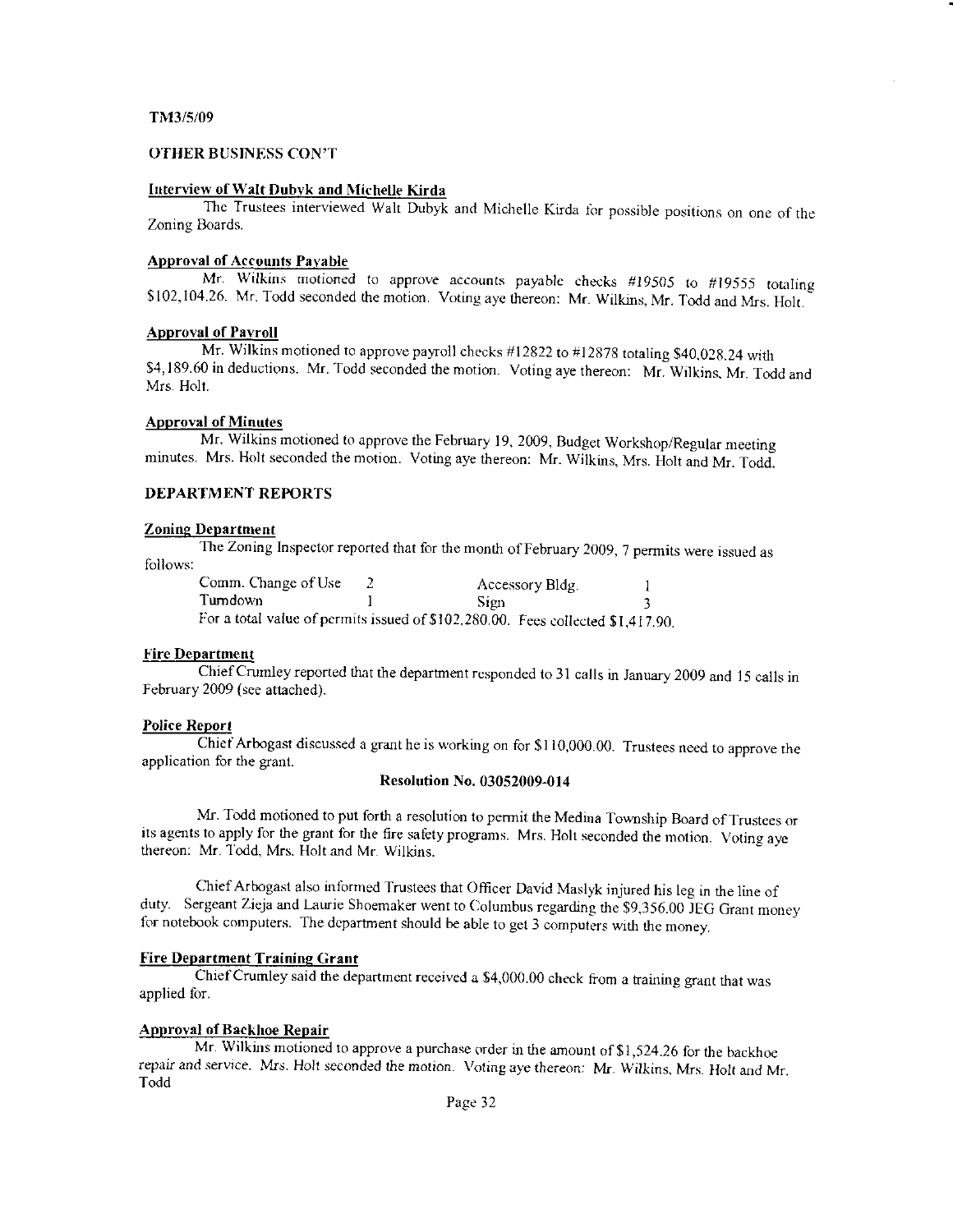#### TN{3/5/09

#### OTHER BUSINESS

### Approval of Sterling Truck Repair

Mr. Wilkins motioned to approve a purchase order for the 2004 Sterling dump truck repair in the amount of \$2,162.84. Mrs. Holt seconded the motion. Voting aye thereon: Mr. Wilkins, Mrs. Holt and Mr. Todd.

#### Scheduling of Ballfields

Mr. Wilkins said the Township will proceed with scheduling the games. A letter was received from Mayor Leaver instructing the Township on how to coordinate the use of the fields with the City.

Mr. Todd asked if any ideas were received regarding the advertising angle to help fund the fields.

#### Approval of Ladder for Fire Department

Mrs. Holt motioned to approve the purchase order for a 35 foot ladder at \$825.00. heat sensor labels at \$10.50 for a total of \$1,035.50. Mr. Todd seconded the motion. Voting aye thereon: Mrs. Holt, Mr. Todd and Mr. Wilkins.

#### OLD BUSINESS

### Road Department Full-Time Employees Compensatory Time

Mr. Todd motioned to adopt the Compensatory Time Policy for the Medina Township Road Department as evidenced in the document just discussed and incorporated by reference into the motion. Mr. Wilkins seconded the motion. Roll call vote: Mr. Todd aye, Mr. Wilkins aye and Mrs. Holt abstain.

#### **Training Policy**

Mrs. Holt has sent it to Mr. Wilkins and Mr. Todd for their review.

#### Job Descriptions

Job Descriptions are being worked on.

#### Cook Road Damaqes

The Prosecutor's Office is still working on this.

#### Police Section of Record Retention Policy

Chief Arbogast is waiting for Dean Holman to reschedule their meeting.

#### Special EYent Permit

A public hearing is scheduled for March 17.2009, with the Zoning Commission to discuss changing the language in the Zoning Book to cover spccial cvent permits.

#### Police Department Standard Operating Procedures

The Police Department Standard Operating Procedures manual is still at the Prosecutor's Office.

#### Blakslee Park Openinq

Mr. Wilkins said the opening is being scheduled for June 7.2009. Plans will be discussed at the next meeting.

#### Lawn Maintenance Bid Opening Time

Mr. Wilkins motioned to change the Lawn Maintenance Bid Opening time to ?:00 pm on the previous date stated. Mr. Todd seconded the motion. Voting aye thereon: Mr. Wilkins, Mr. Todd and Mrs. Holt.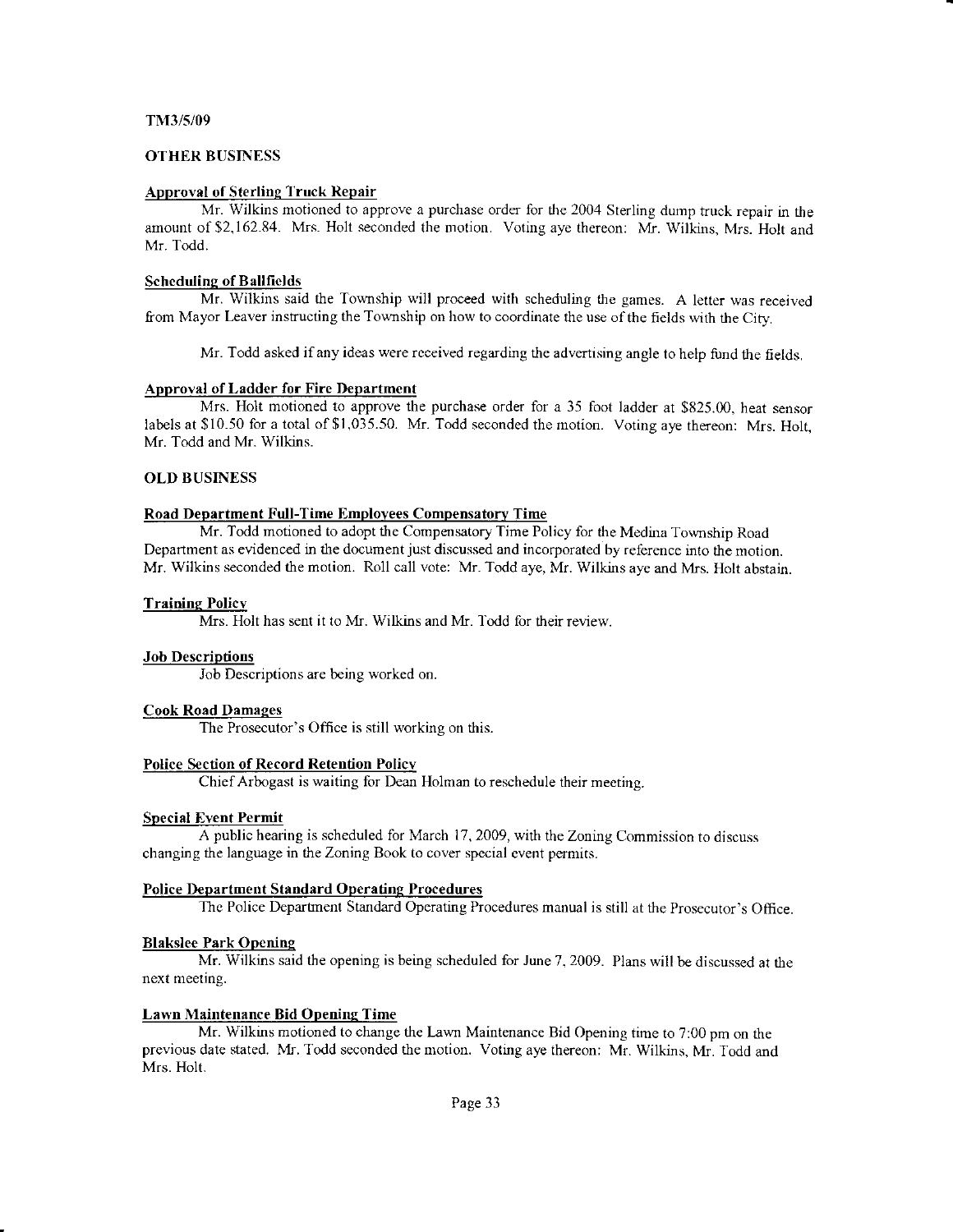#### T3/5/09

#### Sports Activities Fees

Medina Township residents will not be charged a sports activity fee by Medina City. A motion was made and passed by the City.

#### Communitv Pick-it-up-Day

Chief Arbogast said that Community Pick-it-up-Day and the newsletter are coming along nicely.

#### Zoning Inspectors Hours

Mrs. Holt will review this issue.

### **Sheriff Department Change in Staffing**

Mrs. Holt read a letter from Sheriff Hassinger regarding staffing changes to the Sheriff's Department. (Sees attached)

#### **Towing Policy**

#### Resolution No. 03052009-015

Mr. Jodd motioned to put forth the following resolution to adopt the Medina Township Po)ice Department Motor Vehicle Towing Policy as proposed in the document dated March 5, 2009, and incorporate the document I have in my possession by reference. Mrs. Holt seconded the motion. Voting aye thereon: Mr. Todd, Mrs. Holt and Mr. Wilkins.

#### Public Comment

Mr. Wilkins motioned to open the floor for public comment. Mr. Todd seconded the motion. Voting aye thereon: Mr. Wilkins, Mr. Todd and Mrs. Holt.

Matthew Galla (3503 Hamilton Rd.) commented how nice the ballfields and Road Department building looks.

Shawn Gerspacher. Westfield Bank. wanted to know the procedure for submitting a proposal regarding Westfield Bank services.

Walt Dubyk (Cook Rd.) discussed a variance projects.

Mr. Wilkins motioned to close the floor for public comment. Mr. Todd seconded the motion. Voting aye thereon: Mr. Wilkins, Mr. Todd and Mrs. Holt.

### Executive Session

Mr. Wilkins motioned to enter into Executive Session with the Trustees and Fiscal Oflicer to discuss personnel selection and personnel discipline. Mrs. Holt seconded the motion. Voting aye thereon: Mr. Wilkins, Mrs. Holt and Mr. Todd. Mr. Wilkins amended the motion to include the Police Chief. Mr. Todd seconded the amendment. Voting aye thereon: Mr. Wilkins, Mr. Todd and N{rs. Holt. The Board entered into Executive Session at 9:10 pm. Thc Board reconvened at 9:50 pm. No decisions were made during that meeting.

# Zoning Board and Zoning Board of Appeals Appointmcnts

Mr. Wilkins motioned to appoint Cynthia Szunyog to replace Boris Williams on the Zoning Commission, to appoint Michelle Kirda as first alternate and James Apana as 2<sup>nd</sup> alternate on the Zoning Commission and Ken DeMichael to replace David Dufala on dre Zoning Board of Appeals aad reappoint John Bostwick as 1<sup>st</sup> alternate and Steve Euse as 2<sup>nd</sup> alternate on the BZA. Mr. Todd seconded the motion. Mr. Todd motioned to amend tbe motion and withdraw the appoinnnents for the altemates to the Board of Zoning Appeals. Mrs. Holt seconded the motion. Voting aye thereon: Mr. Todd, Mrs. Holt and Mr. Wilkins.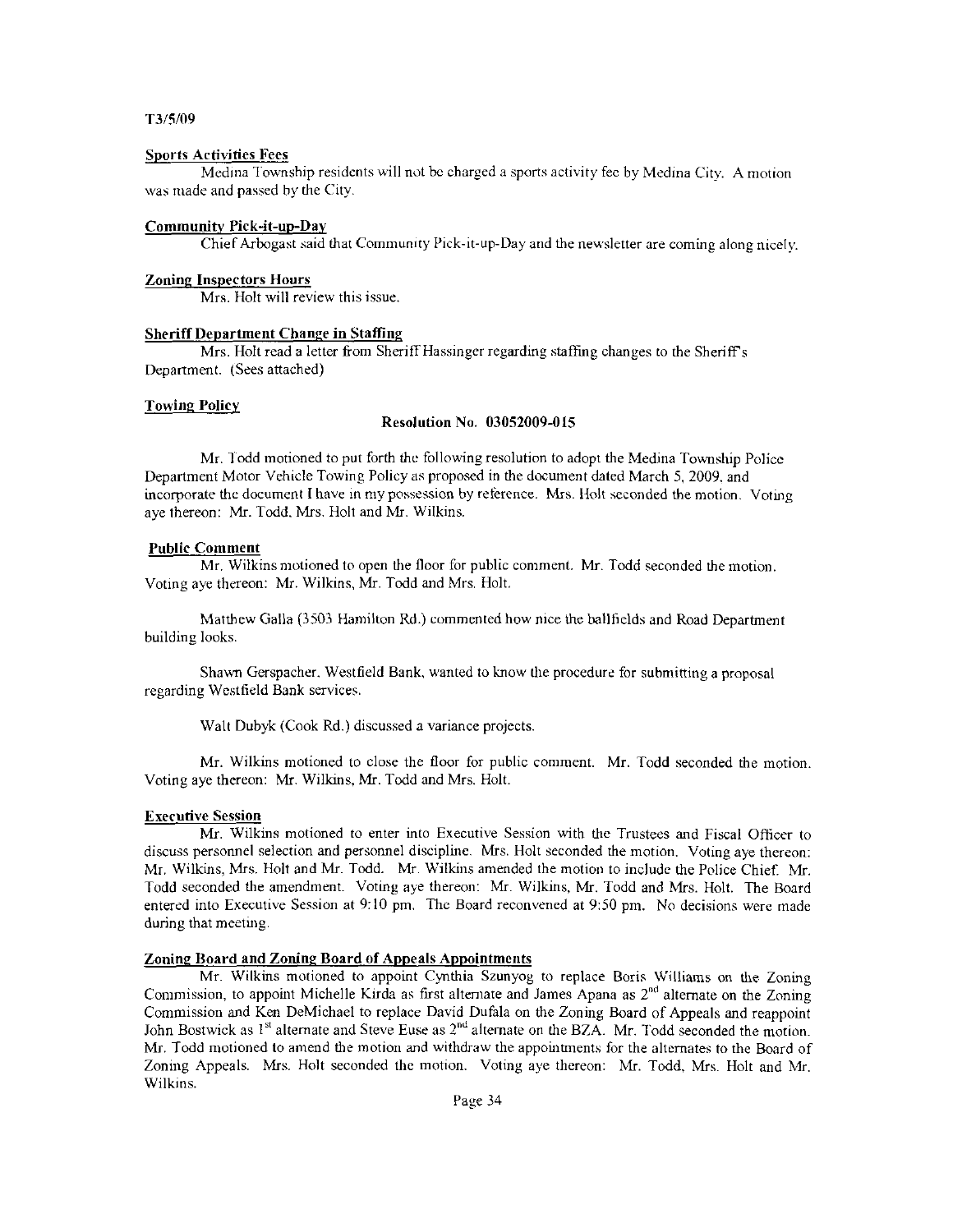# TNI3/5/09

Mr. Wilkins motioned to adjourn the meeting. Mr. Todd seconded the motion. Voting aye thereon: Mr. Wilkins, Mr. Todd and Mrs. Holt.

There being no further business to come before the Board the meeting was adjoumed at 9:55 p.m.

Medina Township Fiscal Officer

Viτ

Medina Township Board of Trustees

Page 35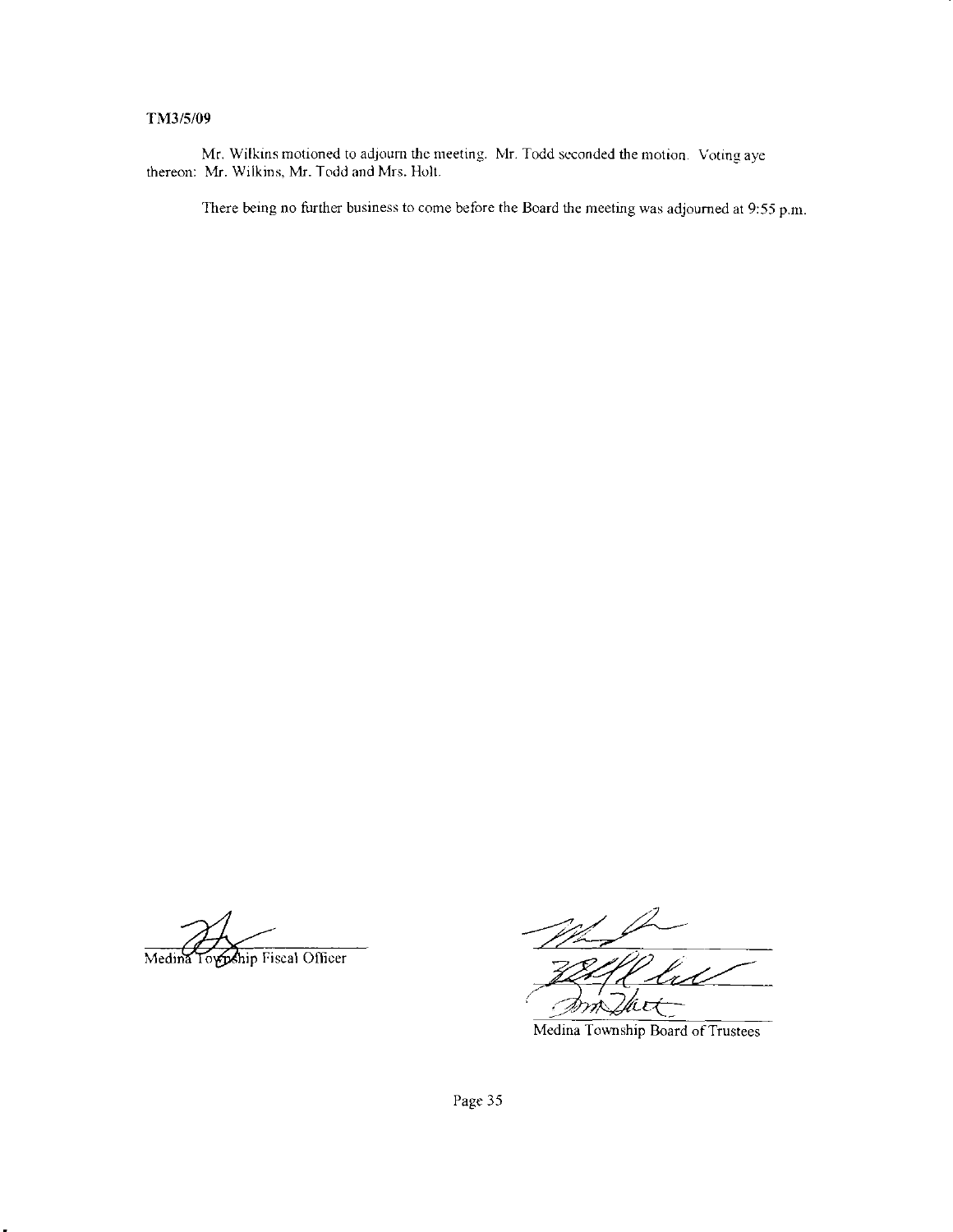

# **Medina Township**

from the Office of Zoning Inspector Medina Township Hall 3799 Huffman Road Medina, OH 44256

ZONING REPORT - FEBRUARY, 2OO9

 $\mathbf{I}$ 

# MONTHLY TOTALS

| $\overline{z}$ | <b>Commercial Change of Use</b> |                                                                                                                               |
|----------------|---------------------------------|-------------------------------------------------------------------------------------------------------------------------------|
| 1              | <b>Accessory Building</b>       |                                                                                                                               |
| 1              | Turndown                        |                                                                                                                               |
| 3              | <b>Signs</b>                    |                                                                                                                               |
| 7              | <b>TOTAL PERMITS</b>            | \$102,280<br>TOTAL VALUE:                                                                                                     |
|                | Fees collected on sign permits: | 1,117.90<br>Fees collected on permits total excluding signs<br>S.<br>300.00<br>\$1,417.90<br><b>TOTAL FEES COLLECTED:</b>     |
|                | Violation $2009 - #001$ :       | Bill Doraty KIA, Movement & Roof Sign<br>Article VI, Sections 603.E Movement<br>605.I.2 Roof Sign                             |
|                | $2009 - #002$ :                 | Rodeway Inn, Portable Sign without Permit<br>Article VI, Section 605 Accessory Sign Requiring a Permit<br>605.K Portable Sign |

Respectfully Submitted, Mary Ann Heiss Assistant Zoning Inspector March 5,2009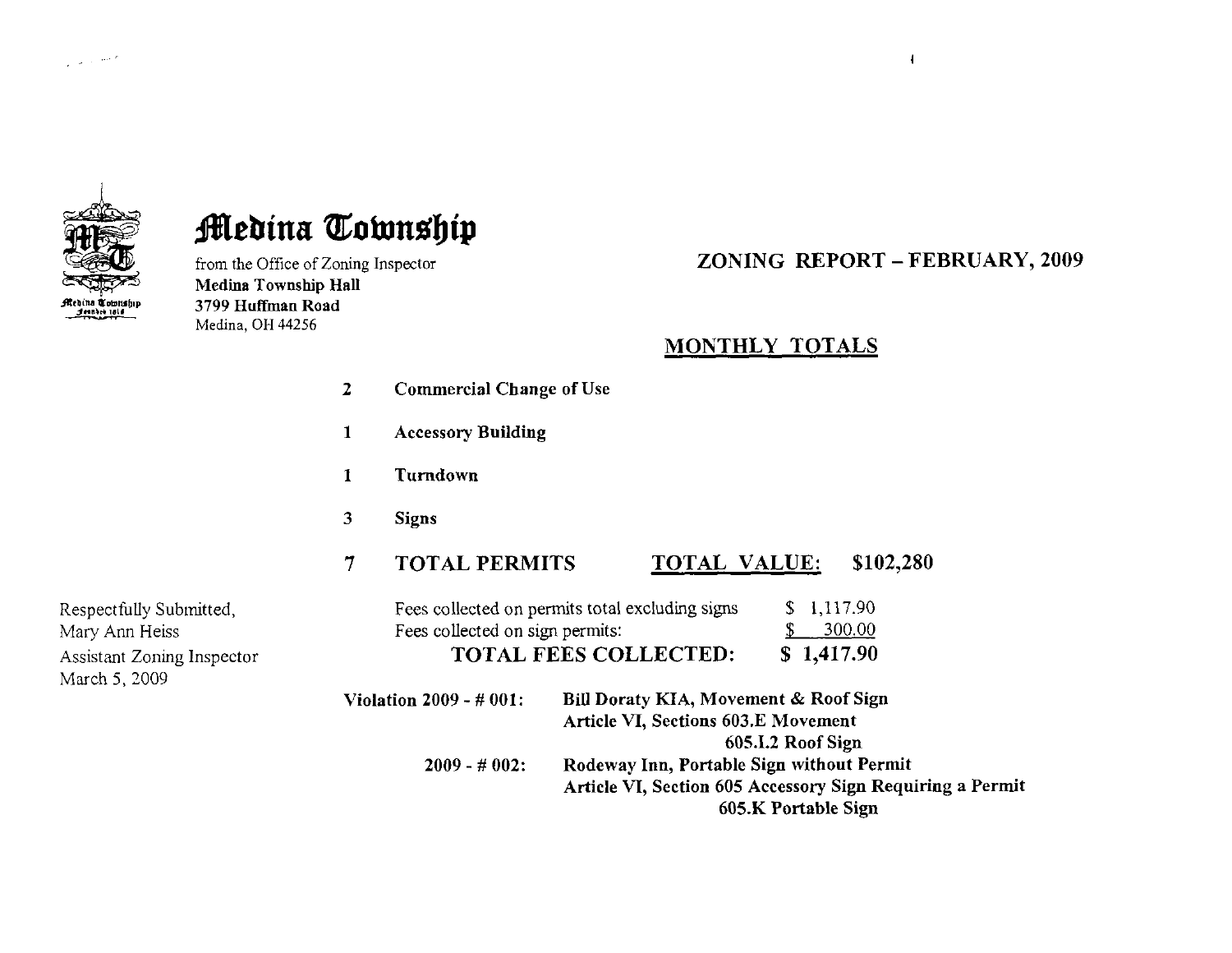# Medina Township Fire Department January 2OO9 Activity Report

# TYPe of Alarms

| TYPU VI MINITIN             |                        |    |                  |  |
|-----------------------------|------------------------|----|------------------|--|
|                             |                        |    | Count Percentage |  |
| A                           | Alarm Drop             | 4  | 12.90%           |  |
| C                           | Carbon Monoxide        | 2  | 6.45%            |  |
| E                           | Assist EMS (LST)       | 11 | 35.48%           |  |
| F                           | <b>Fire Call</b>       | 8  | 25.81%           |  |
| M                           | Motor Vehicle Accident | 6  | 19.35%           |  |
| <b>Total Incident Count</b> |                        | 31 |                  |  |

# Breakdown of Location of Calls

| Medina Twp                   | 30 |
|------------------------------|----|
| Mutual Aid Given             |    |
| <b>Total Calls for Month</b> | 31 |